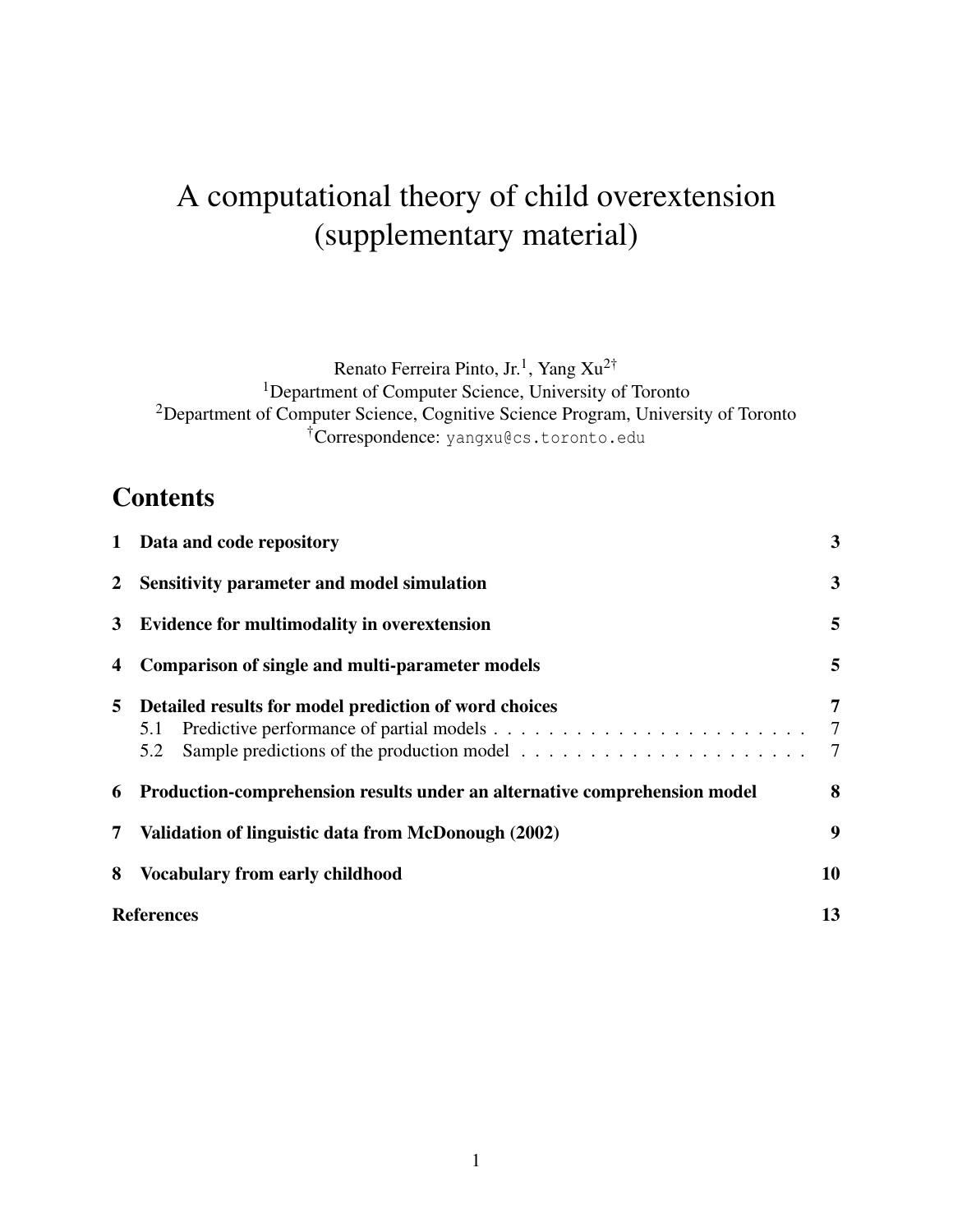# List of Figures

| S <sub>1</sub> | Results from model simulation over a range of values for the sensitivity parameter.                     |                |
|----------------|---------------------------------------------------------------------------------------------------------|----------------|
|                | a) Predicted rate of overextended words in the child vocabulary $(N = 317)$ . Shaded                    |                |
|                | region represents bootstrap 95% confidence interval. b) Top model-produced child                        |                |
|                | naming of sample concepts in three domains over the course of simulation. The                           |                |
|                | top row reflects the trend under the largest parameter values, the middle row shows                     |                |
|                | the intermediate range, and the bottom row shows the trend under the smallest                           |                |
|                | parameter values. Each stage shows the kernel width $(h)$ parameter value at which                      |                |
|                |                                                                                                         | $\overline{4}$ |
| S <sub>2</sub> | Performance curves for all production models showing cross-validated model ac-                          |                |
|                | curacies in reconstructing overextended word choices $(N = 236)$                                        | 7              |
| S <sub>3</sub> | Results of comprehension and production experiments from empirical data of Mc-                          |                |
|                | Donough [1] and from reproduction under models of production and comprehen-                             |                |
|                | sion with frequency-based priors. Each bar shows the proportion of correct re-                          |                |
|                | sponses (referent selection in comprehension, and word utterance in production).                        |                |
|                | Comprehension bars show performance over 14 triplets of stimuli, and production                         |                |
|                | bars show performance over 16 early nouns and 14 late nouns. Error bars represent                       |                |
|                | bootstrap 95% confidence intervals. $\dots \dots \dots \dots \dots \dots \dots \dots \dots \dots \dots$ | 10             |
| S4             | Relative frequencies of 16 early and 14 late nouns from McDonough [1] in child-                         |                |
|                | directed speech. Error bars represent bootstrap 95% confidence intervals.                               | 13             |

# List of Tables

| S <sub>1</sub> | BIC scores and cross-validated accuracies of logistic regression $(N = 472)$ . Paren-    |            |
|----------------|------------------------------------------------------------------------------------------|------------|
|                |                                                                                          | $\sqrt{5}$ |
| S <sub>2</sub> | Bayesian Information Criterion (BIC) scores for production models with respect to        |            |
|                | overextension dataset ( $N = 236$ ) under different choices of prior, semantic features, |            |
|                | and model formulation (i.e., single versus multiple kernel width parameters). A          |            |
|                |                                                                                          | - 6        |
| S <sub>3</sub> | Top 5 model-predicted word choices for a random sample of the overextension              |            |
|                | dataset, stratified by correctness of model predictions. The upper panel shows ex-       |            |
|                | amples for which the model predicts the true child production, and the lower panel       |            |
|                | shows examples for which model predictions do not include the child word. Each           |            |
|                | row displays the child production and intended referent from the overextension           |            |
|                | dataset, and the top 5 words predicted by the model, all denoted by their corre-         |            |
|                |                                                                                          | 8          |
| S4             | Approximate vocabulary from early childhood. Each cell shows the WordNet                 |            |
|                | <i>synset</i> corresponding to one word in the vocabulary. $\ldots$                      | - 10       |
|                |                                                                                          |            |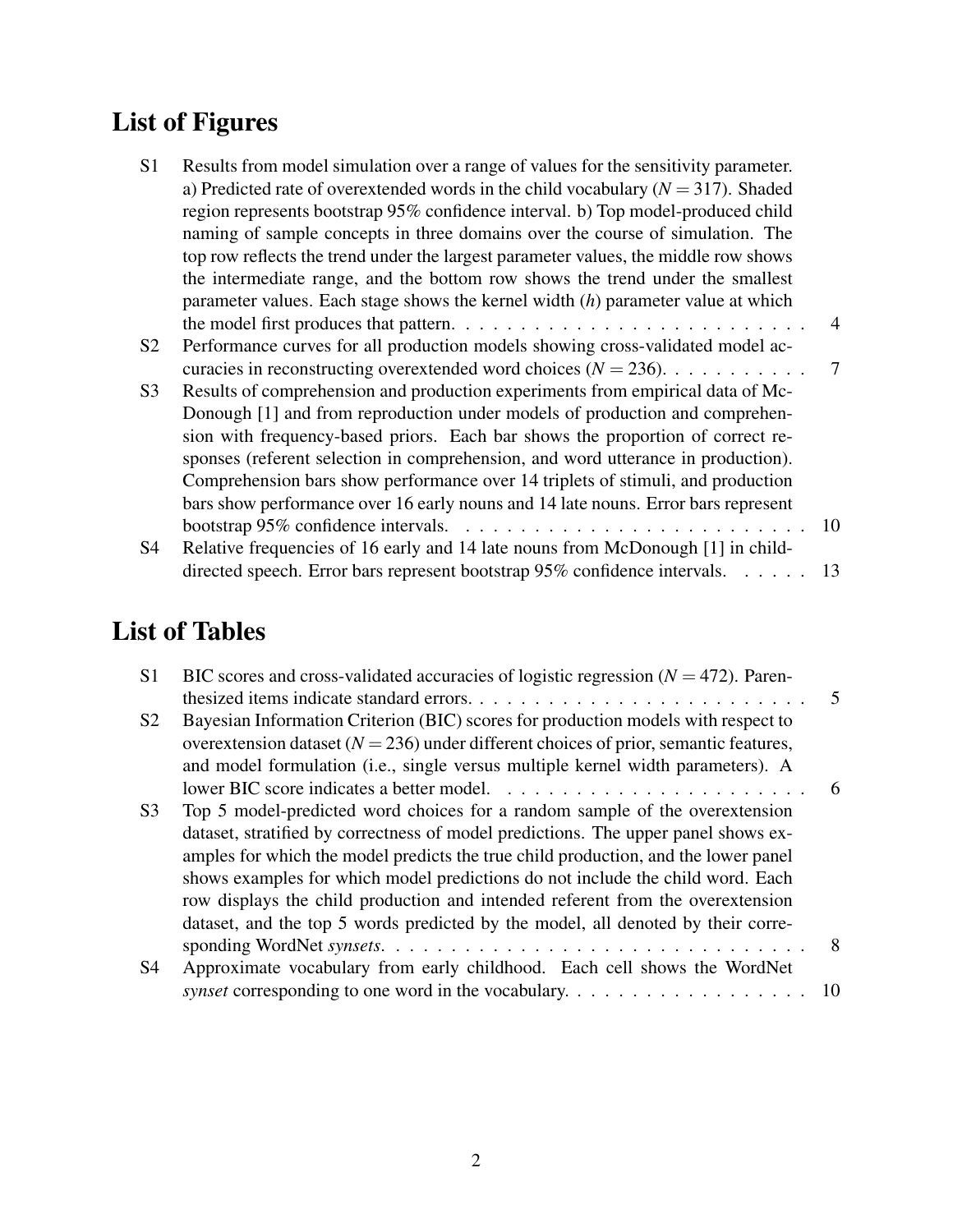#### 1 Data and code repository

Data and code for replication including a demonstration are deposited at https://github.com/ r4ferrei/computational-theory-overextension.

#### 2 Sensitivity parameter and model simulation

We offer an illustration of the proposed overextension framework in a simulation of child naming behavior based on a range of values for the sensitivity parameter. We expect the modeling framework to reproduce qualitative characteristics of the development of children's productive speech, from overly broad extension patterns to more precise ways of word usage that approximate the conventional lexicon. In particular, we progressively shrink the kernel width or increase sensitivity in the parameter *h*, i.e., making the model more sensitive to the semantic appropriateness of word choices specified in the likelihood term of Equation 1 in the main text, which trades off with the cognitive effort specified in the frequency-based prior. Initially, we expect children to rely more on frequency prior in their strategies toward overextension. Over the course of the parameter variation, we expect children to rely more on the likelihood in overextension due to increasing sensitivity or precision in their semantic representation. We obtained the top word productions predicted by the model at different points in the simulated environment and recorded the rates of overextended vs conventional word usage over the range of parameter values we considered.

Figure S1a shows the predicted rate of overextension over the range of parameter values, measured by the proportion of words in the vocabulary predicted to overextend by the model. We observe a peak rate close to the parameter value estimated from empirical data, suggesting that our model captures the period of overextension reported in the developmental literature. To the left of the peak, there is a decrease in overextension rate, reflecting a more limited effective vocabulary as the model favours a core set of high-frequency words due to the pressure of cognitive effort. To the right of the peak, the opposite effect holds: as sensitivity increases in semantic space and becomes more dominant over the role of cognitive effort, overextension gives way to novel words and becomes increasingly rare, until it ceases to exist while the model predicts production to converge toward conventional lexical use.

Figure S1b shows concrete examples of top model productions in naming referents from three different domains, animals, fruits, and vehicles, over the course of simulation. We observe that, initially, words such as *car* and *apple* are broadly overextended and serve as central elements for their respective domains, echoing observations by Rescorla [3]. As the parameter shrinks in value, categories become progressively narrower even as some acquired words are overextended to similar referents (e.g., *orange* to lemons). Eventually, the productions converge toward conventional names, illustrating the ability of the model to capture precise ways of naming as well as overextension.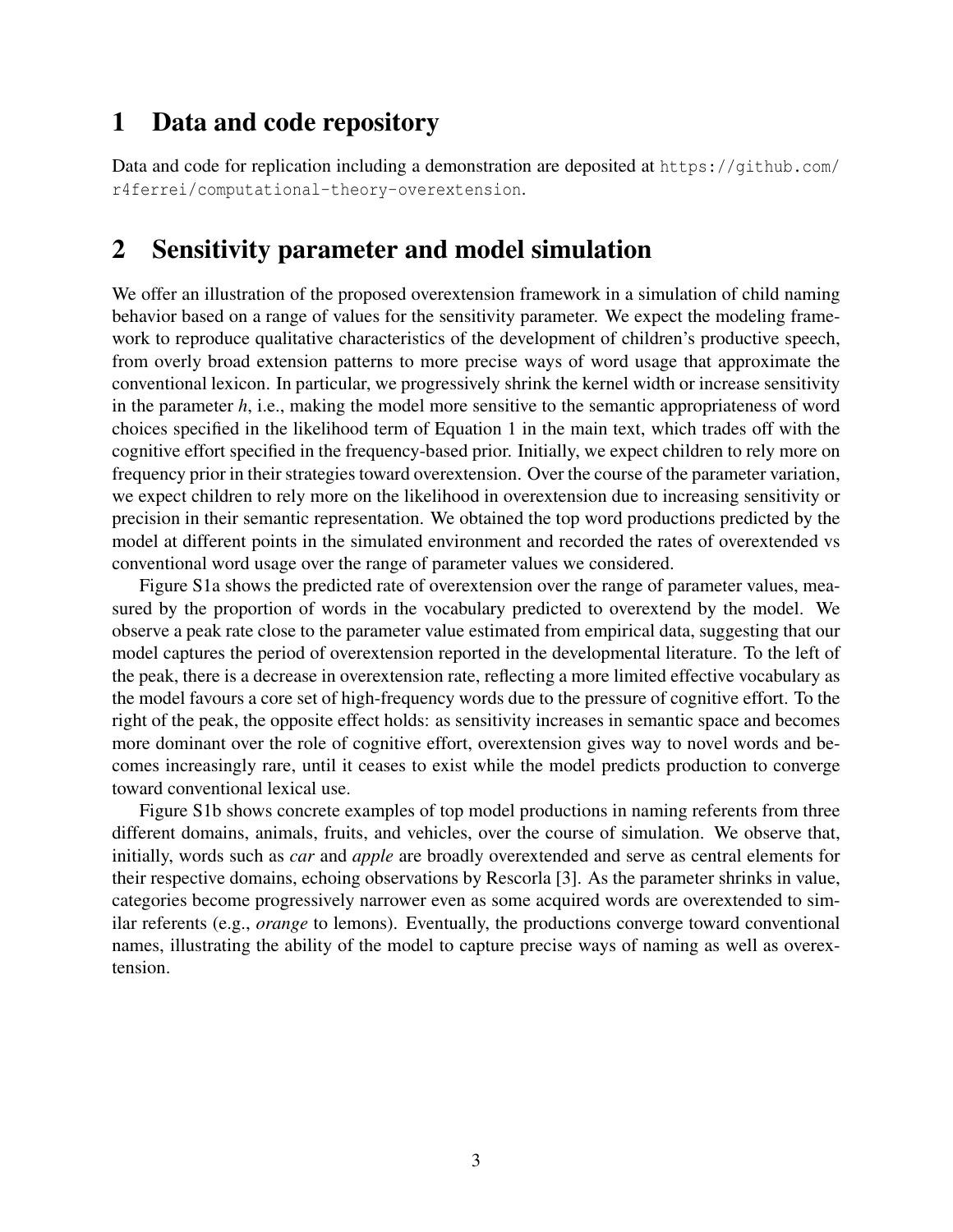

Figure S1: Results from model simulation over a range of values for the sensitivity parameter. a) Predicted rate of overextended words in the child vocabulary  $(N = 317)$ . Shaded region represents bootstrap 95% confidence interval. b) Top model-produced child naming of sample concepts in three domains over the course of simulation. The top row reflects the trend under the largest parameter values, the middle row shows the intermediate range, and the bottom row shows the trend under the smallest parameter values. Each stage shows the kernel width (*h*) parameter value at which the model first produces that pattern.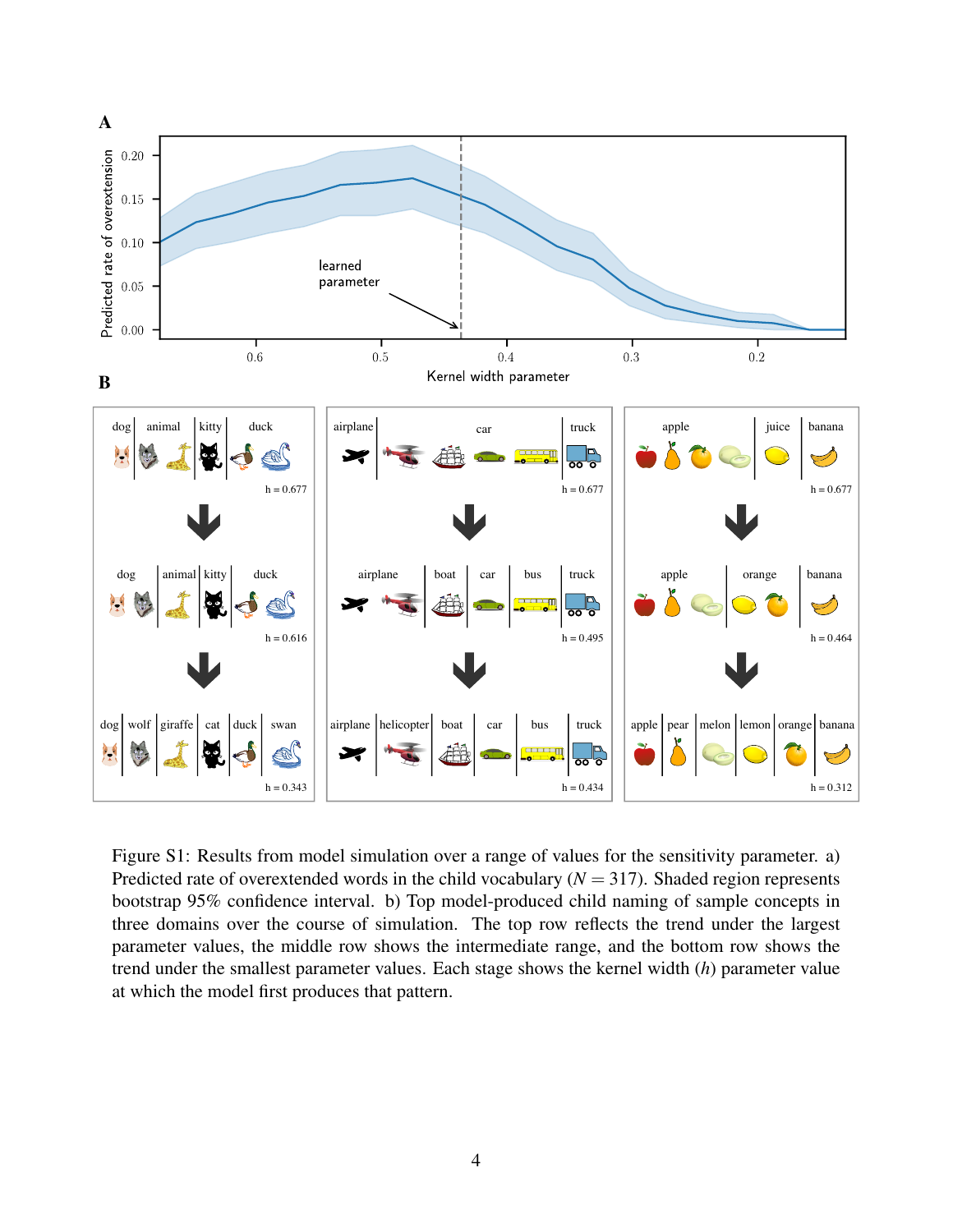#### 3 Evidence for multimodality in overextension

To examine the amount of variability that the multimodal semantic space we constructed explains in the overextension data, we performed a logistic regression analysis that evaluates whether the model is able to discern overextended word-referent pairs with shuffled versions of these pairs. In particular, we considered two sets of data: the *attested set* of overextension word-referent pairs, and a *control set* that shuffles the word-referent mappings from the attested set. We then performed a binary classification task via logistic regression to assess whether the attested set could be distinguished from the control set, given the same three relational features used for the other analyses. For each word-referent pair, the logistic regression factors were the *z*-scores of categorical, visual analogical, and predicate-based distances, normalized over the entire dataset, and the response was a binary indicator for the attested/control set. We also labelled each word-referent pair in the attested set according to the top-scoring feature in the logistic regression model as a way to approximate which multimodal feature best explains each instance of overextension, and thus assess the degree of multimodality in the overextension data.

Table S1 shows the BIC scores and cross-validated accuracies of the full multimodal model, partial models consisting of feature pairs, and partial models consisting of single features. The full multimodal model best distinguishes attested overextension from control word pairs in BIC score and predictive accuracy. Furthermore, all three features of the full multimodal model reached significance in the logistic regression ( $p < .001$ ,  $N = 472$ ). These results suggest that a combination of semantic relations provides significant predictability of concept pairs that might undergo overextension.

| <b>Model</b>       | <b>BIC</b> score | <b>Accuracy</b> |
|--------------------|------------------|-----------------|
| categorical (cat.) | 495              | 0.778(19)       |
| visual (vis.)      | 464              | 0.767(19)       |
| predicate (pred.)  | 469              | 0.763(20)       |
| $vis. + pred.$     | 408              | 0.807(18)       |
| $cat. + vis.$      | 393              | 0.816(18)       |
| $cat. + pred.$     | 422              | 0.805(18)       |
| all features       | 374              | 0.839(17)       |

Table S1: BIC scores and cross-validated accuracies of logistic regression  $(N = 472)$ . Parenthesized items indicate standard errors.

### 4 Comparison of single and multi-parameter models

Section 6.1 in the main text compares models for predicting word choices in overextension using the full multimodal semantic space or under restrictions to single features or feature pairs, as well as when placing a frequency-based prior on words versus a uniform prior. The experimental results showed that both multimodal feature integration and frequency-based prior yielded superior predictive performance, confirming the hypotheses we set out to test.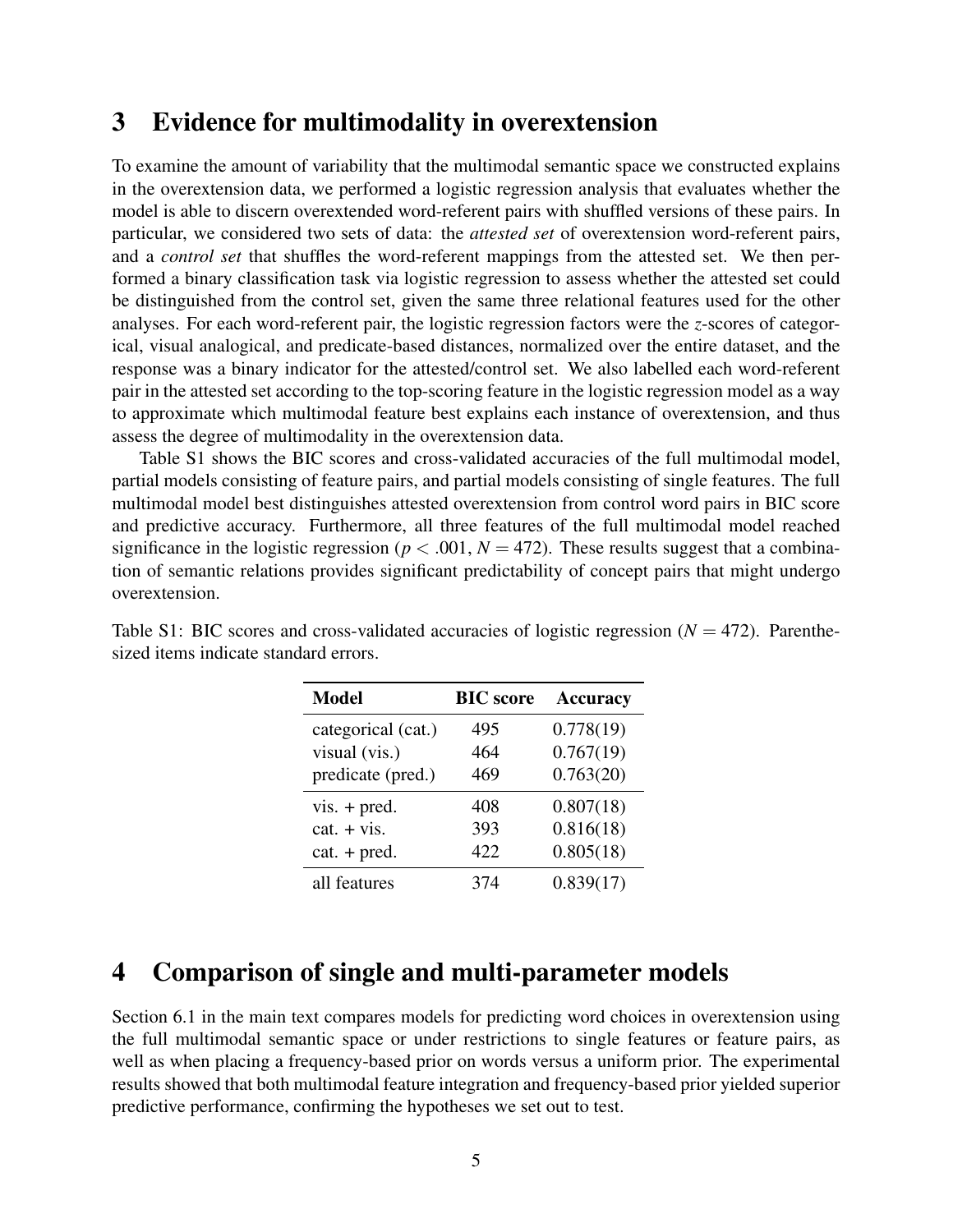Table S2: Bayesian Information Criterion (BIC) scores for production models with respect to overextension dataset  $(N = 236)$  under different choices of prior, semantic features, and model formulation (i.e., single versus multiple kernel width parameters). A lower BIC score indicates a better model.

|                    | <b>BIC</b> score |                               |               |                               |  |
|--------------------|------------------|-------------------------------|---------------|-------------------------------|--|
| Model              |                  | frequency prior               | uniform prior |                               |  |
|                    |                  | single param. multiple param. |               | single param. multiple param. |  |
| baseline           | 2471             | 2471                          | 2717          | 2717                          |  |
| categorical (cat.) | 1863             | 1863                          | 2093          | 2093                          |  |
| visual (vis.)      | 1817             | 1817                          | 2041          | 2041                          |  |
| predicate (pred.)  | 1853             | 1853                          | 2072          | 2072                          |  |
| $vis. + pred.$     | 1732             | 1690                          | 1947          | 1904                          |  |
| $cat. + vis.$      | 1682             | 1648                          | 1904          | 1869                          |  |
| $cat. + pred.$     | 1646             | 1650                          | 1871          | 1874                          |  |
| all features       | 1592             | 1583                          | 1812          | 1799                          |  |

Given the parsimonious formulation of our models, a natural question is whether the same conclusions still apply under less constrained models. In this section, we replicate the experimental results for models that allow for multiple kernel width parameters—one per semantic feature rather than a single parameter as in the main text. Concretely, we adapted the formulation from Section 3.2 by defining the concept similarity function as follows:

$$
\sin(c_1, c_2) = \exp\left(-\frac{d_c(c_1, c_2)^2}{h_c} - \frac{d_v(c_1, c_2)^2}{h_v} - \frac{d_p(c_1, c_2)^2}{h_p}\right) \tag{1}
$$

Under this formulation, each psychological dimension is modulated by an independent parameter, and we jointly optimized the model to maximize the *a posteriori* probability of the wordreferent overextension pairs as in Section 5.4 of the main text.

Table S2 shows the BIC scores of all models under each choice of formulation, word prior, and semantic features. The main conclusions from our analyses still hold: models incorporating semantic features performed better than the baseline (i.e., lower in BIC scores); models with the frequency-based prior outperformed those with uniform priors; and models with featural integration performed better than those with isolated features (i.e., all features < feature pairs < single features in BIC score). Furthermore, the BIC scores of multi-parametric models were only slightly lower than the corresponding single-parameter models, compared to the larger differences between models with different priors or combinations of semantic features (even across model formulations). This result further validates our choice to use the more parsimonious model in the rest of our analyses here and in the main text.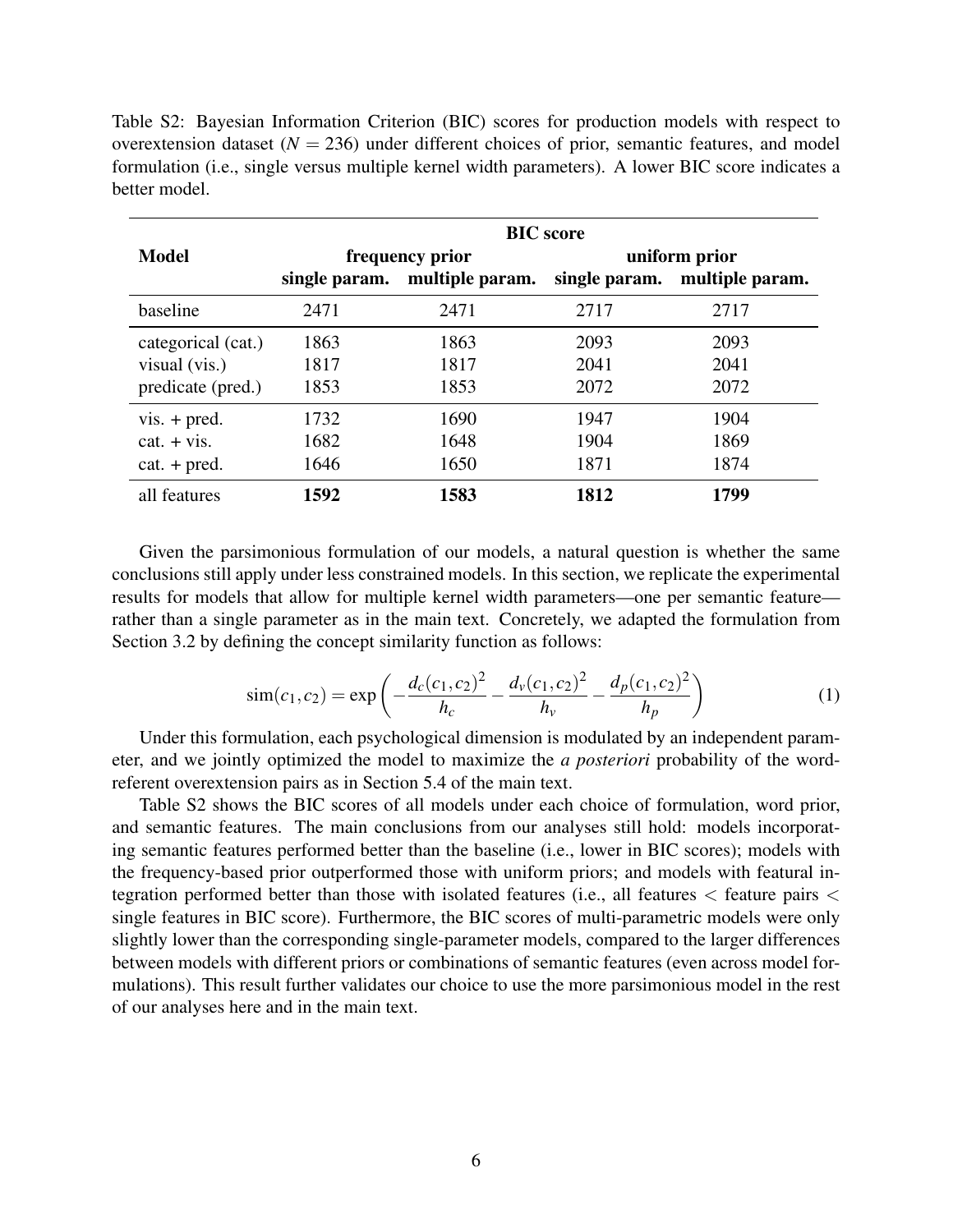### 5 Detailed results for model prediction of word choices

#### 5.1 Predictive performance of partial models

Section 6.1 in the main text shows the average performance curves of models containing single features, feature pairs, and all three multimodal features. Figure S2 shows the performance curves of all individual models, thus elucidating the relative performance of each combination.



Figure S2: Performance curves for all production models showing cross-validated model accuracies in reconstructing overextended word choices  $(N = 236)$ .

#### 5.2 Sample predictions of the production model

Table S3 shows the top 5 words predicted by the production model for a random sample of the overextension dataset. Recalling that the top-5 model accuracy is approximately 55%, we observe that in the cases of incorrect model prediction, many of the predicted words are still closely related to the target concept, suggesting that even predictions that do not match the recorded child production are often sensible predictions. Since the overextension dataset is not an exhaustive record of child speech, this performance measure should be seen as a lower bound on the ability of the model to reconstruct children's overextension strategies.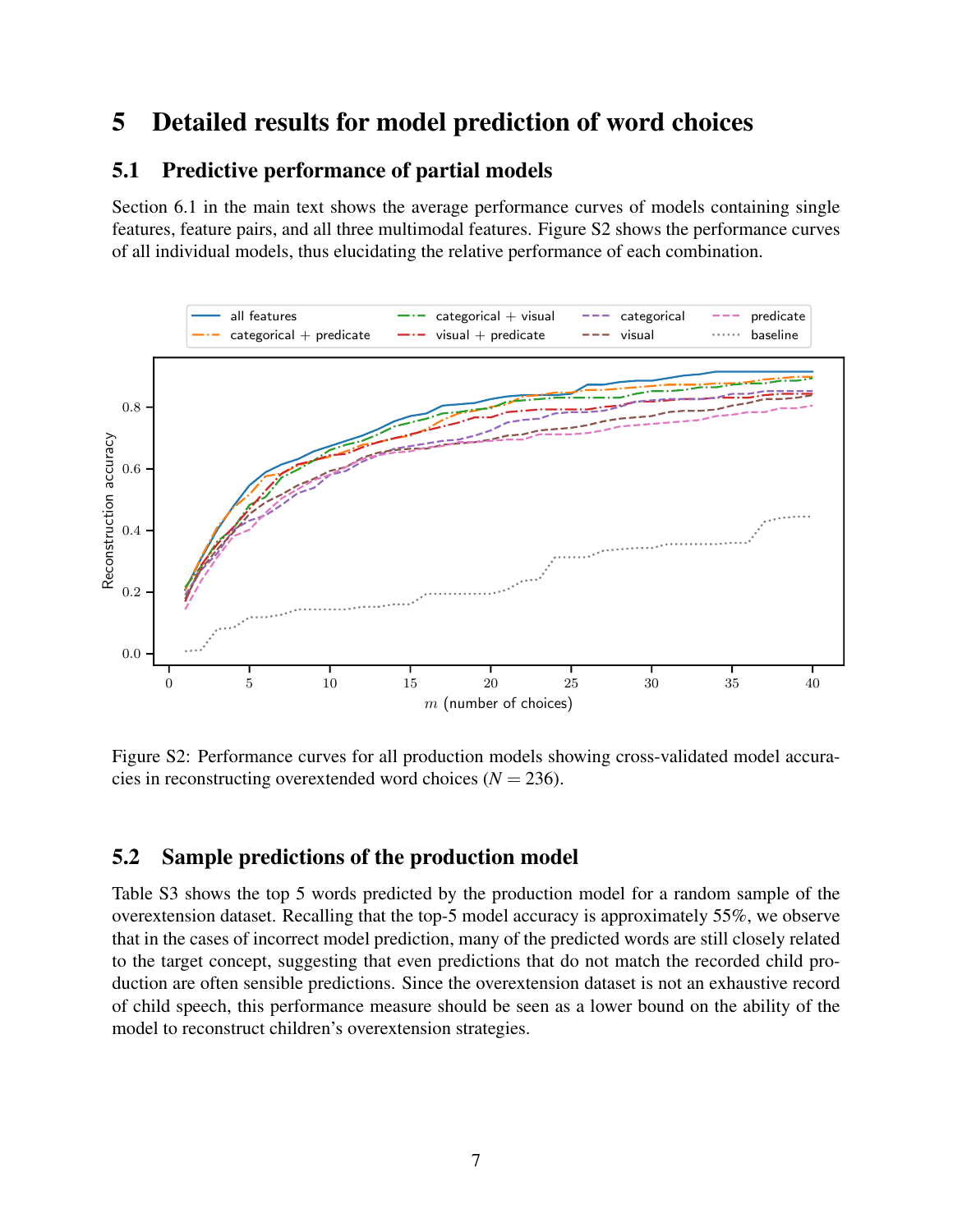Table S3: Top 5 model-predicted word choices for a random sample of the overextension dataset, stratified by correctness of model predictions. The upper panel shows examples for which the model predicts the true child production, and the lower panel shows examples for which model predictions do not include the child word. Each row displays the child production and intended referent from the overextension dataset, and the top 5 words predicted by the model, all denoted by their corresponding WordNet *synsets*.

| <b>Production</b> | <b>Referent</b>  | $\mathbf{1}$      | $\overline{2}$ | $\overline{\mathbf{3}}$ | 4             | 5             |
|-------------------|------------------|-------------------|----------------|-------------------------|---------------|---------------|
| apple.n.01        | banana.n.02      | apple.n.01        | orange.n.01    | fruit.n.01              | pea.n.02      | juice.n.01    |
| horse.n. $01$     | deer.n.01        | elk.n.01          | animal.n.01    | sheep.n.01              | cow.n.01      | horse.n.01    |
| truck.n.01        | train.n.01       | car.n.01          | bus.n.01       | truck.n.01              | bicycle.n.01  | toy.n.03      |
| sock.n.01         | stocking.n.01    | shoe.n.01         | sock.n.01      | hat.n.01                | shirt.n.01    | chair.n.01    |
| dad.n.01          | man.n.01         | son.n. $01$       | girl.n.01      | baby.n.01               | dad.n.01      | animal.n.01   |
| bicycle.n.01      | motorcycle.n.01  | car.n.01          | bicycle.n.01   | truck.n.01              | wheel.n.01    | train.n.01    |
| catsup.n.01       | mayonnaise.n.01  | cheese.n.01       | egg.n.02       | peanut_butter.n.01      | catsup.n.01   | juice.n.01    |
| ball.n.01         | marble.n.02      | ball.n.01         | toy.n.03       | chair.n.01              | table.n.02    | box.n.01      |
| cheese.n.01       | butter.n.01      | cheese.n.01       | milk.n.01      | food.n.01               | egg.n.02      | toast.n.01    |
| shoe.n.01         | slipper.n.01     | shoe.n.01         | sock.n.01      | blanket.n.01            | hat.n.01      | boot.n.01     |
| kitten.n.01       | horse.n. $01$    | domestic_ass.n.01 | pony.n.01      | cow.n.01                | animal.n.01   | hog.n.03      |
| cow.n.01          | fish.n.01        | $t$ una.n.03      | animal.n.01    | duck.n.01               | child.n.01    | baby.n.01     |
| cat.n.01          | lamb.n.01        | sheep.n. $01$     | animal.n.01    | kitten.n.01             | baby.n.01     | dog.n.01      |
| ball.n.01         | peach.n.03       | apple.n.01        | orange.n.01    | fruit.n.01              | plum.n.02     | grape.n.01    |
| horse.n. $01$     | jaguar.n.01      | tiger.n. $02$     | animal.n.01    | lion.n.01               | $\frac{1}{2}$ | cat.n.01      |
| catsup.n.01       | $d$ ressing.n.01 | food.n.01         | juice.n.01     | cheese.n.01             | pizza.n.01    | pickle.n.01   |
| bubble.n.01       | marble.n.02      | ball.n.01         | toy.n.03       | chair.n.01              | table.n.02    | box.n.01      |
| horse.n.01        | dog.n.01         | puppy.n.01        | animal.n.01    | cat.n.01                | kitten.n.01   | kitty.n.04    |
| cat.n.01          | hog.n.03         | cow.n.01          | baby.n.01      | animal.n.01             | dog.n.01      | $\frac{1}{2}$ |
| banana.n.02       | tomato.n.01      | apple.n.01        | potato.n.01    | juice.n.01              | carrot.n.03   | cheese.n.01   |

# 6 Production-comprehension results under an alternative comprehension model

Section 6.2 in the main text shows that our models replicate the observed patterns of overextension in production and comprehension, as well as the asymmetries between the two—namely, that children often overextend words in production that they understand correctly in comprehension. Since our production and comprehension models in Equations 1 and 4 share the same underlying multimodal semantic space and differ in the choice of prior, one could ask whether the predicted asymmetry is entirely due to the choice of a frequency prior for production and uniform prior for comprehension.

Here, we show that while this is not the case and that our main results also hold under an alternative comprehension model that uses a frequency prior for referents, there is at least one aspect of empirical data that our original formulation with different priors for production and comprehension captures better than the alternative model we present here. In other words, both the construction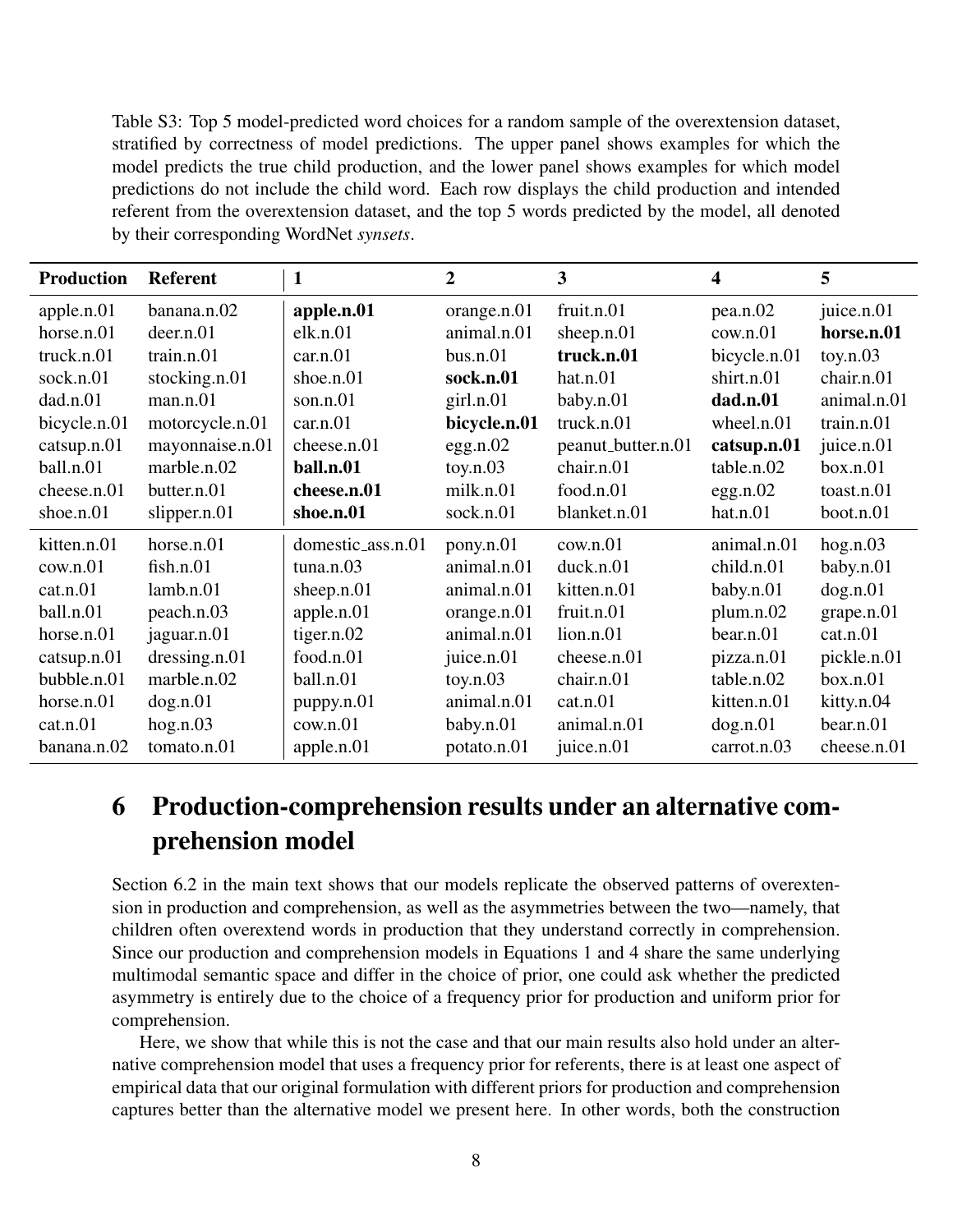of multimodal semantic space and choice of priors for production and comprehension seem to contribute to the best explanation of empirical data, supporting the hypotheses we proposed in the main text.

Concretely, we specify the following model of overextension in comprehension:

$$
p_{\text{comp}}(c|w) = \frac{p(w|c)p(c)}{\sum_{c' \in E} p(w|c')p(c')}
$$
 (2)

The likelihood term  $p(w|c)$  measures the appropriateness of word w to refer to concept c, and is defined by the same multimodal semantic similarity function as the other models:  $p(w|c)$  =  $f_{\text{sim}}(c_w|c)$ , where  $c_w$  is the concept corresponding to word *w*. Then, crucially, we define the prior  $p(c)$  over referents to be proportional to their corresponding word frequencies in child-directed speech:

$$
p(c) = \frac{F(w_c)}{\sum_{w' \in V} F(w')}
$$
\n(3)

where  $w_c$  is the word corresponding to concept *c*, and  $F(w_c)$  is the total frequency of word  $w_c$  in a representative corpus of children's linguistic environment.

Figure S3 shows the empirical data and model predictions under the same experimental settings as in Section 6.2. We observe that the model still captures the main empirical trends: performance in production is inferior for late nouns than for early nouns, and performance in production is overall inferior to performance in comprehension.

On the other hand, one aspect in which this model does not match empirical data as well as our original model is in the difference in comprehension performance between early and late nouns, which is predicted by the model but not shown in the empirical data; this discrepancy suggests that the role of word frequency is not as large in comprehension as in production, as we proposed in our original formulation. However, it is worth noting that while word frequency did not seem to affect comprehension in this particular lab study, it could still play a role in comprehension under different experimental settings; our framework opens the avenue for future empirical work to test this hypothesis rigorously. Nevertheless, by showing that our main results are robust to the choice of prior, we verified that our probabilistic formulation, together with the multimodal semantic space, capture patterns of young children's linguistic abilities in production and comprehension.

#### 7 Validation of linguistic data from McDonough (2002)

The computational replication of McDonough [1] in Section 6.2 in the main text follows the original experiment in dividing the stimuli into early and late items (in age of acquisition). Figure S4 shows that the relative frequency data collected from child-directed speech reflects this division, i.e., on average, early nouns are more frequent than late nouns. This result verifies that our data is in sufficient agreement with [1] for a meaningful computational reproduction.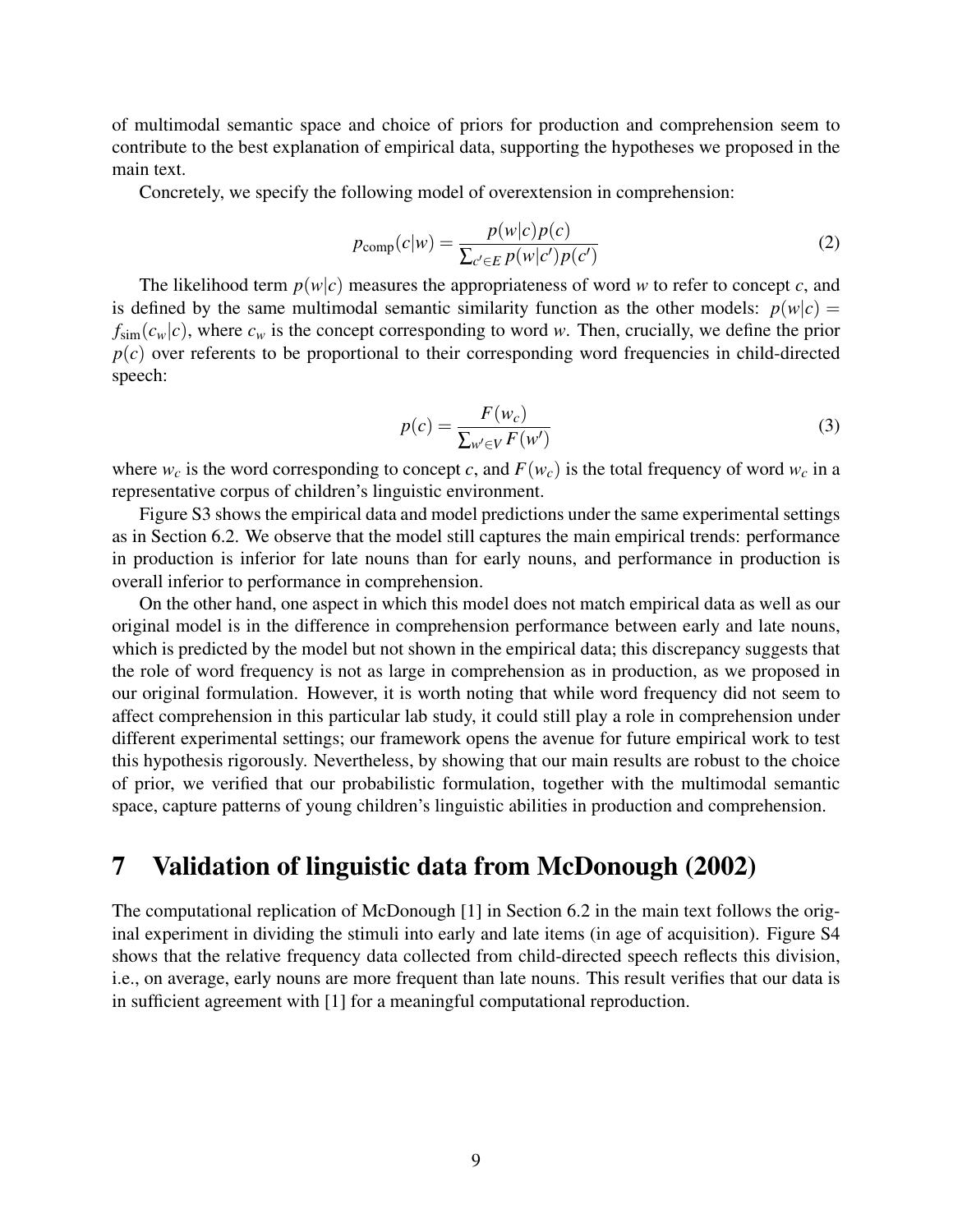

Figure S3: Results of comprehension and production experiments from empirical data of Mc-Donough [1] and from reproduction under models of production and comprehension with frequency-based priors. Each bar shows the proportion of correct responses (referent selection in comprehension, and word utterance in production). Comprehension bars show performance over 14 triplets of stimuli, and production bars show performance over 16 early nouns and 14 late nouns. Error bars represent bootstrap 95% confidence intervals.

### 8 Vocabulary from early childhood

Table S4 shows the approximate vocabulary from early childhood extracted from Wordbank and used in our analyses, with each word manually coded as a WordNet [2] *synset* to enable its representation in the semantic space.

Table S4: Approximate vocabulary from early childhood. Each cell shows the WordNet *synset* corresponding to one word in the vocabulary.

| <i>Synset</i>               |                                   |                                |                          |  |  |
|-----------------------------|-----------------------------------|--------------------------------|--------------------------|--|--|
| airplane.n.01<br>apple.n.01 | alligator.n.02<br>applesauce.n.01 | animal.n.01<br>$a$ unt.n. $01$ | ant.n. $01$<br>baby.n.01 |  |  |
| baby_buggy.n.01             | bag.n.04                          | ball.n.01                      | balloon.n.01             |  |  |
| banana.n.02                 | basement.n.01                     | basket.n.01                    | hat.n.01                 |  |  |
| bath.n.01                   | bathroom.n.01                     | bathtub.n.01                   | beach.n.01               |  |  |
| bean.n.01                   | bear.n.01                         | bed.n.01                       | bedroom.n.01             |  |  |
| bee.n. $01$                 | heer.n.01                         | belt.n.02                      | bench.n.01               |  |  |
| beverage.n.01               | bicycle.n.01                      | bird.n.01                      | bite.n.04                |  |  |
| black.n.01                  | blanket.n.01                      | block.n.03                     | blue.n.01                |  |  |
| boat.n.01                   | book.n.01                         | boot.n.01                      | bottle.n.01              |  |  |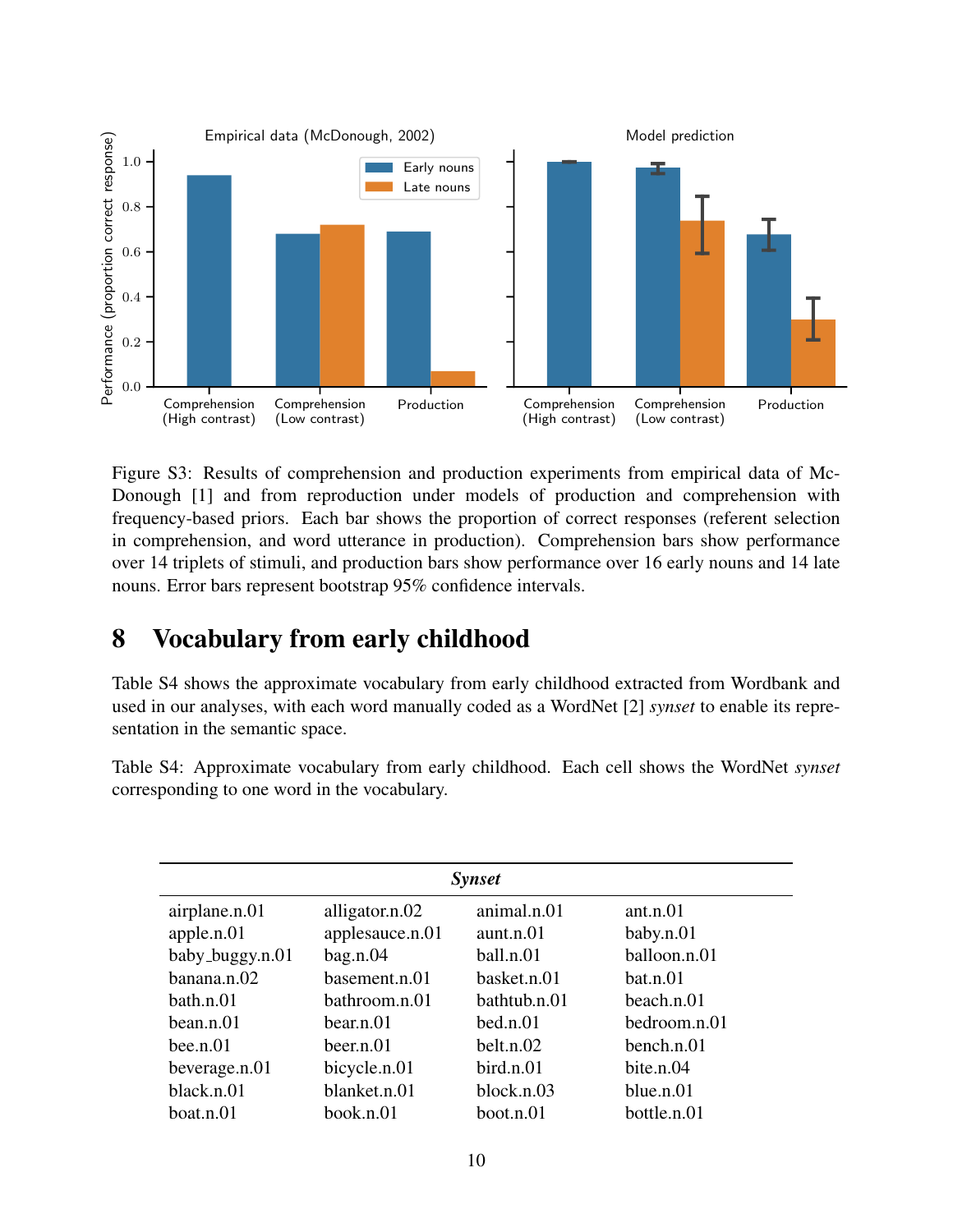| bowl.n.01        | box.n.01          | breakfast.n.01    | broom.n.01             |
|------------------|-------------------|-------------------|------------------------|
| brush.n.02       | bubble.n.01       | bucket.n.01       | bug.n.01               |
| bulge.n.01       | bunny.n.02        | bus.n.01          | business_district.n.01 |
| butter.n.01      | butterfly.n.01    | button.n.01       | cake.n.03              |
| camera.n.01      | camping.n.01      | can.n.01          | candy.n.01             |
| car.n.01         | carrot.n.03       | cat.n.01          | catsup.n.01            |
| chair.n.01       | chamberpot.n.01   | cheese.n.01       | chewing_gum.n.01       |
| chicken.n.02     | child.n.01        | chip.n.04         | chocolate.n.03         |
| church.n.02      | clock.n.01        | cloud.n.02        | clown.n.02             |
| coat.n.01        | coca_cola.n.01    | cock.n.04         | coffee.n.01            |
| comb.n.01        | corn.n.01         | cow.n.01          | cracker.n.01           |
| crayon.n.01      | crib.n.01         | cup.n.01          | cupboard.n.01          |
| dad.n.01         | dance.n.02        | deer.n.01         | diaper.n.01            |
| dinner.n.01      | dish.n.01         | doctor.n.01       | dog.n.01               |
| $d$ oll.n. $01$  | domestic_ass.n.01 | door.n.01         | doughnut.n.02          |
| drawer.n.01      | dress.n.01        | dryer.n.01        | duck.n.01              |
| dwelling.n.01    | egg.n.02          | elephant.n.01     | elk.n.01               |
| face.n.01        | fire_engine.n.01  | fireman.n.04      | fish.n.01              |
| flag.n.01        | flower.n.01       | fly. n. 01        | food.n.01              |
| foot.n.01        | fork.n.01         | french_fries.n.01 | friend.n.01            |
| frog.n.01        | fruit.n.01        | game.n.09         | garage.n.01            |
| garbage.n.03     | garden.n.01       | gelatin.n.02      | giraffe.n.01           |
| girl.n.01        | glass.n.02        | glove.n.02        | goose.n.01             |
| grandfather.n.01 | grandma.n.01      | grape.n.01        | grass.n.01             |
| green.n.01       | $gym_s$ hoe.n.01  | hair.n.06         | hamburger.n.01         |
| hammer.n.02      | hand.n.01         | hat.n.01          | head.n.01              |
| helicopter.n.01  | hen.n.01          | hog.n.03          | horse.n.01             |
| hose.n.03        | house.n.01        | ice.n.01          | ice_cream.n.01         |
| ice_lolly.n.01   | jacket.n.01       | jar.n.01          | jean.n.01              |
| jello.n.01       | juice.n.01        | key.n.01          | kitchen.n.01           |
| kitten.n.01      | kitty.n.04        | knife.n.01        | lady.n.01              |
| lamb.n.01        | lamp.n.01         | lawn_mower.n.01   | light.n.02             |
| lion.n.01        | lip.n.02          | living_room.n.01  | lollipop.n.02          |
| lunch.n.01       | ma.n.01           | man.n.01          | melon.n.01             |
| menagerie.n.02   | milk.n.01         | mitten.n.01       | monkey.n.01            |
| mother.n.01      | motorcycle.n.01   | mouse.n.01        | mouth.n.01             |
| movie.n.01       | muffin.n.01       | nail.n.02         | napkin.n.01            |
| necklace.n.01    | nurse.n.01        | nut.n.01          | octopus.n.02           |
| onion.n.01       | orange.n.01       | oven.n.01         | owl.n.01               |
| paint.n.01       | pancake.n.01      | paper.n.01        | party.n.02             |
| patty.n.01       | pea.n.02          | peach.n.03        | peanut_butter.n.01     |
| pen.n.01         | pencil.n.01       | penguin.n.01      | people.n.01            |
| person.n.01      | pickle.n.01       | picnic.n.03       | pillow.n.01            |
| pizza.n.01       | plant.n.02        | plate.n.04        | playground.n.02        |
| plum.n.02        | pony.n.01         | pop.n.02          | popcorn.n.01           |
|                  |                   |                   |                        |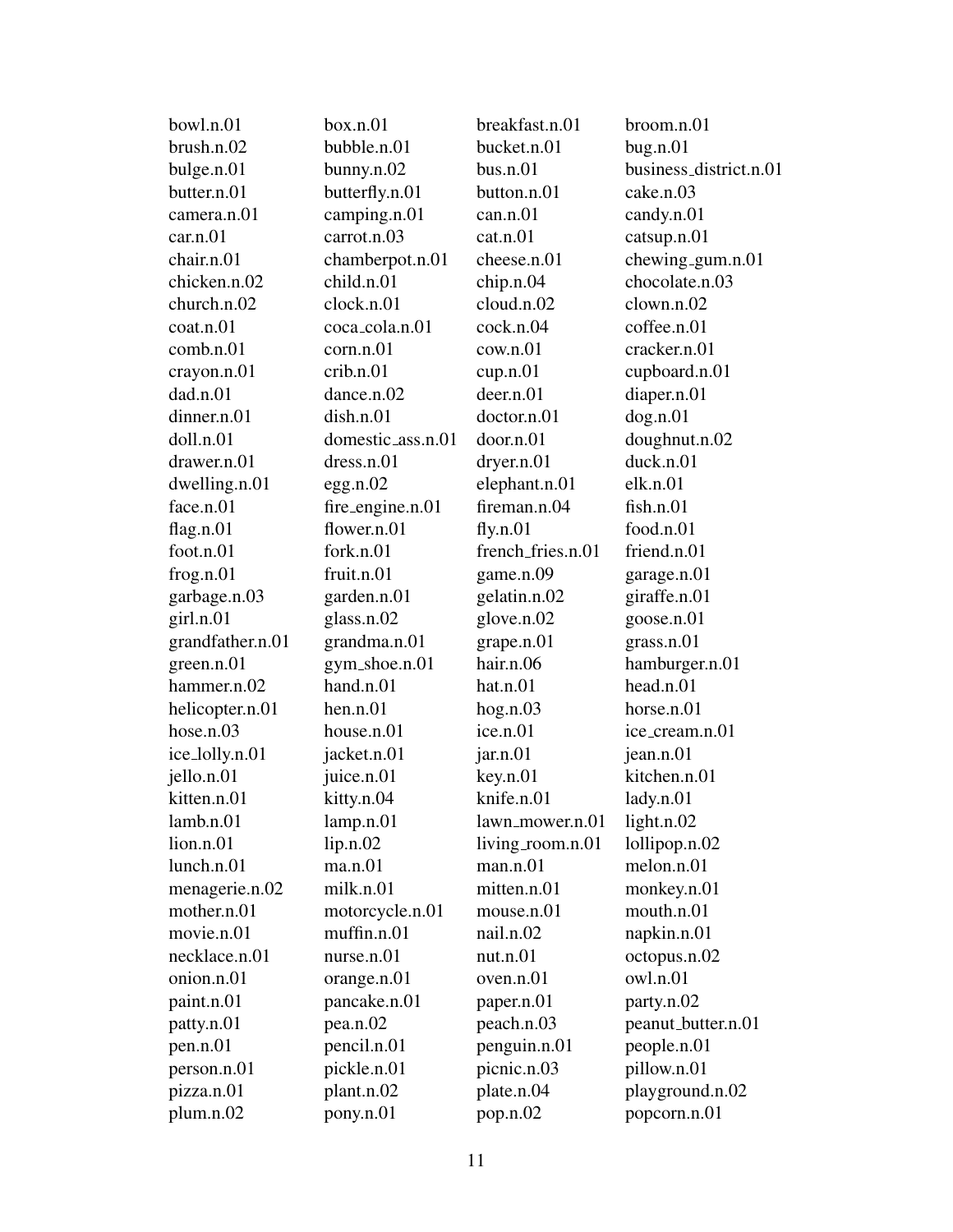| porch.n.01          | potato.n.01      | pretzel.n.01      | pudding.n.01    |
|---------------------|------------------|-------------------|-----------------|
| pumpkin.n.01        | puppy.n.01       | puzzle.n.02       | radio.n.01      |
| raisin.n.01         | rear.n.05        | refrigerator.n.01 | rock.n.01       |
| rocking_chair.n.01  | roof.n.01        | room.n.01         | salt.n.02       |
| sandwich.n.01       | sauce.n.01       | scarf.n.01        | school.n.02     |
| scissors.n.01       | sheep.n.01       | shirt.n.01        | shoe.n.01       |
| shop.n. $01$        | short_pants.n.01 | shoulder.n.01     | shovel.n.01     |
| shower.n.01         | sidewalk.n.01    | sink.n.01         | sister.n.01     |
| skate.n.01          | sky.n.01         | sled.n.01         | slide.n.04      |
| slide_fastener.n.01 | slipper.n.01     | snow.n.01         | sock.n.01       |
| sofa.n.01           | son.n. $01$      | soup.n.01         | spaghetti.n.01  |
| spectacles.n.01     | spoon.n.01       | sprinkler.n.01    | squirrel.n.01   |
| stairs.n.01         | star.n.03        | stick.n.01        | stove.n.01      |
| strawberry.n.01     | street.n.01      | sun.n.01          | swab.n.02       |
| sweater.n.01        | swing.n.02       | table.n.02        | tape.n.04       |
| tea.n.01            | teacher.n.01     | telephone.n.01    | television.n.01 |
| tiger.n.02          | tights.n.01      | toast.n.01        | tooth.n.02      |
| toothbrush.n.01     | towel.n.01       | toy.n.03          | tractor.n.01    |
| train.n.01          | tray.n.01        | tree.n.01         | tricycle.n.01   |
| trouser.n.01        | truck.n.01       | $t$ una.n.03      | turkey.n.01     |
| turtle.n.02         | underpants.n.01  | vacuum.n.04       | vanilla.n.01    |
| vitamin.n.01        | walker.n.04      | wash.n.01         | washer.n.03     |
| watch.n.01          | water.n.06       | wheel.n.01        | white.n. $02$   |
| window.n.01         | wolf.n.01        | yellow.n.01       | yogurt.n.01     |
| zebra.n.01          |                  |                   |                 |